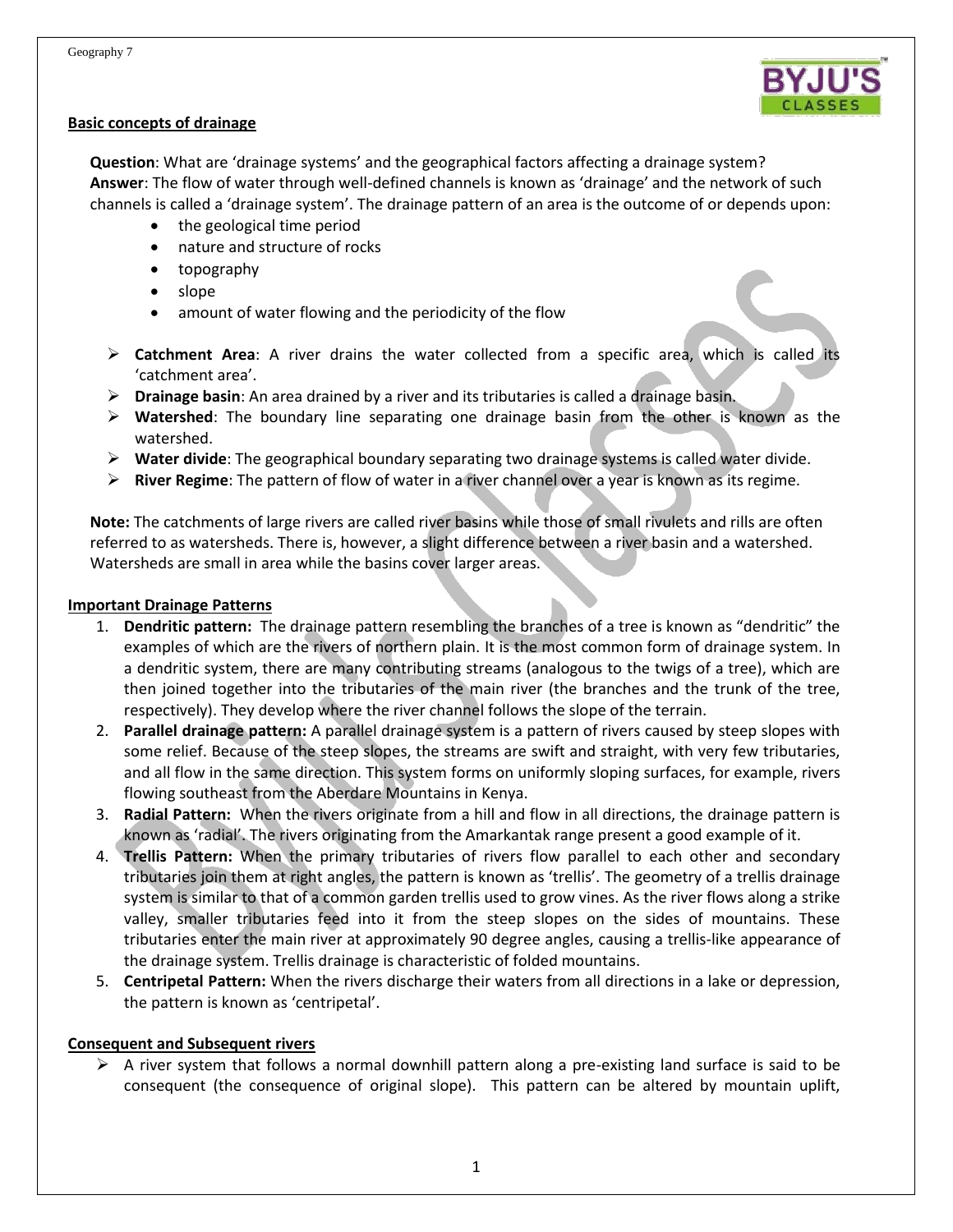erosion around resistant rock units, etc. When altered, this is called subsequent (subsequent to the original pattern).

 $\triangleright$  Occasionally a river may erode its bed into the path of another and capture it. This is called stream capture or piracy. When this happens, the downstream portion of the captured river dries up and is said to be beheaded.

#### **Antecedent and Superimposed Rivers**

- The case of rivers cutting right through mountain ranges is especially intriguing. **Two models** have been given serious consideration. The **first**, called '**antecedent'**, postulates that the river has stayed more or less in its original position as slow uplift of the region has taken place.
- $\triangleright$  As long as uplift is slower than the erosional capability of a river, the river can maintain its normal position and grade (slope) across uplifting regions.
- $\triangleright$  Its position being antecedent to uplift, the sequence is appropriately referred to as antecedent drainage.
- $\triangleright$  The river Arun, which crosses the Himalayas a few dozen km east of Mount Everest through deep and almost impassable gorges, is considered to be antecedent. The **second** model to explain rivers cutting through mountain ranges are called '**superposed'**, a contraction of **superimposed**.
- $\triangleright$  In this model the pattern of a river from a higher level is superimposed on the present topography. The mountain ranges are assumed to have already been there but buried in sediments and the rivers flow on the surface of the sediments that cover these ranges.
- $\triangleright$  The sedimentary layers over and around the mountain ranges are then eroded with time and the river cuts down through them including the buried ranges. With either model one ends up with the same final result. This makes it more difficult to tell which really occurred.

#### **INDIAN DRAINAGE SYSTEM:**

Indian drainage system may be divided on various bases.

- A. On the basis of discharge of water (orientations to the sea), it may be grouped into:
	- 1. The Arabian Sea drainage
	- 2. The Bay of Bengal drainage.

They are separated from each other through the Delhi ridge, the Aravalis and the Sahyadris. Nearly 77 per cent of the drainage area consisting of the Ganga, the Brahmaputra, the Mahanadi, the Krishna, etc. is oriented towards the Bay of Bengal while 23 per cent comprising the Indus, the Narmada, the Tapi, the Mahi and the Periyar systems discharge their waters in the Arabian Sea.

- B. On the basis of the size of the watershed, the drainage basins of India are grouped into three categories:
	- i. Major river basins with more than 20,000 sq. km of catchment area. It includes 14 drainage basins such as the Ganga, the Brahmaputra, the Krishna, the Tapi, the Narmada, the Mahi, the Pennar, the Sabarmati, the Barak, etc.
	- ii. Medium river basins with catchment area between 2,000-20,000 sq. km incorporating 44 river basins such as the Kalindi, the Periyar, the Meghna, etc.
	- iii. Minor river basins with catchment area of less than 2,000 sq. km include fairly good number of rivers flowing in the area of low rainfall.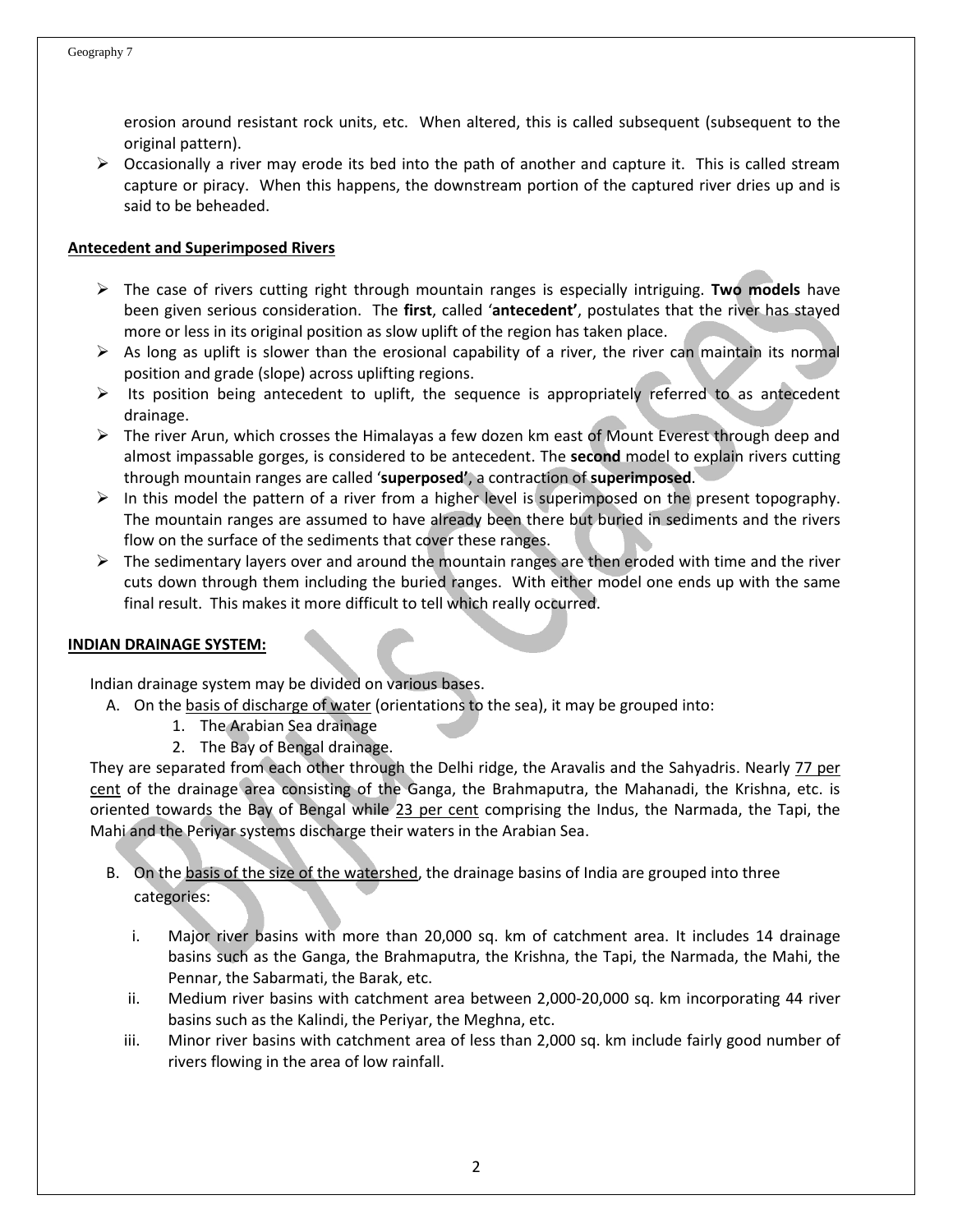- C. On the basis of the mode of origin, nature and characteristics, the Indian drainage may also be classified into:
	- i. The Himalayan drainage
	- ii. The Peninsular drainage.

Although it has the problem of including the Chambal, the Betwa, the Son, etc. which are much older in age and origin than other rivers that have their origin in the Himalayas, it is the most accepted basis of classification.

#### **THE HIMALAYAN DRAINAGE**

- $\triangleright$  The Himalayan drainage system has evolved through a long geological history.
- $\triangleright$  It mainly includes the Ganga, the Indus and the Brahmaputra river basins. Since these are fed both by melting of snow and precipitation, rivers of this system are perennial.
- $\triangleright$  The various geographical features made by the Himalayan rivers are:
	- In upper reaches (Youthful stage): Gorges, V-shaped valleys, rapids, waterfalls, truncated spurs etc.
	- In plane areas or middle part (Mature stage): While entering the plains, they form depositional features like flat valleys, ox-bow lakes, flood plains, braided channels, and deltas near the river mouth. Over the plains they display a strong meandering tendency and shift their courses frequently.

The major river systems of Himalayan drainage are

- 1. The Indus system
- 2. The Ganga system
- 3. The Brahmaputra system

**Note:** Discuss their life from their birth to death i.e. from source to mouth. Major features if they make, their importance etc.

#### **THE PENINSULAR DRAINAGE SYSTEM**

- $\triangleright$  The Peninsular drainage system is older than the Himalayan one. This is evident from the broad, largely-graded shallow valleys, and the maturity of the rivers.
- $\triangleright$  The Western Ghats running close to the western coast act as the water divide between the major Peninsular Rivers, discharging their water in the Bay of Bengal and as small rivulets joining the Arabian Sea.
- Most of the major Peninsular Rivers except Narmada and Tapi flow from west to east. The Chambal, the Sind, the Betwa, the Ken, the Son, originating in the northern part of the Peninsula belong to the Ganga river system.
- $\triangleright$  The other major river systems of the peninsular drainage are the Mahanadi the Godavari, the Krishna and the Kaveri. Peninsular rivers are characterized by fixed course, absence of meanders and nonperennial flow of water. The Narmada and the Tapi which flow through the rift valley are, however, exceptions.

**Note:** Regarding evolution of Himalayan drainage and Peninsular drainage system: A story could be told to make it interesting.